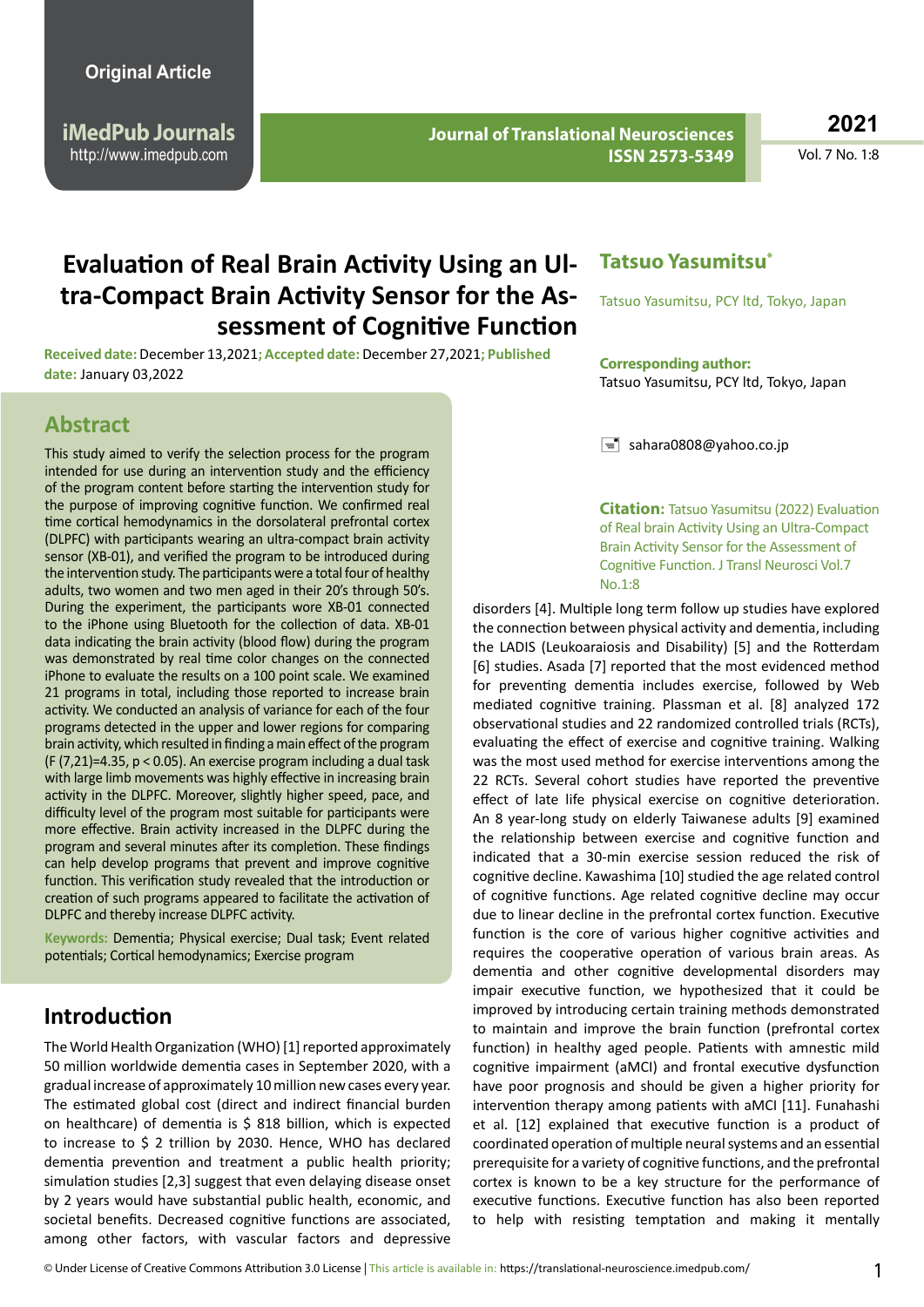possible to play with ideas such as suppression and interference control, working memory, and cognitive flexibility [13]. A study of secondary results from an RCT on the effects of exercise on memory in older adults with probable mild cognitive impairment has supported the prevailing notion that exercise can positively impact cognitive function and may represent an effective strategy to improve memory in those who have begun to experience cognitive decline [14]. In a study on brain derived neurotrophic factor (BDNF), the interaction of estrogen, physical activity, and hippocampal BDNF was demonstrated to be important for maintaining brain health, plasticity, and general well‐being, particularly in women [15]. Furthermore, physical exercise was effective in reducing proinflammatory cytokines and improving BDNF peripheral levels, with positive effects on cognition [16]. The applicability of primary functional brain imaging modalities

to cognitive neuroscience has been confirmed by performing cognitive tasks on a computer and combining magnetic resonance imaging (MRI) with a method for examining performance such as key press responses [17]. However, there are issues associated with MRI such as limited movement, noise, high cost, and the requirement for specialized knowledge. Moreover, it is hard to test out the programs in real time due to the abovementioned problems. These factors are delaying progress in brain science as well as treatment against dementia. However, the ultra-compact brain function measurement device "XB-01" hereinafter referred to as XB-01; length 80 mm, width 40 mm, thickness 13 mm, and weight 30 g released by NeU Inc., a brain science company jointly launched by Tohoku University and Hitachi High Tech in 2018, made it possible to measure brain activity changes in real daily life situations (Figure 1).



**Figure 1** The ultracompact brain function measurement device "XB-01". Copyright by NeU Inc.

By measuring changes in cortical hemodynamics with weak near infrared light, this device can visualize the state of brain activity by measuring changes in the concentration of oxygenated and deoxygenated hemoglobin, pulse rate, and acceleration. This device uses near infrared spectroscopy, which irradiates active brain areas with near infrared light and detects the returning near infrared light as a proxy for changes in hemoglobin levels in the blood circulating in the brain to assess changes in blood oxygenation and cerebral blood flow. Herold et al [18]. Focus on the application of functional near infrared spectroscopy (fNIRS), since this neuroimaging modality provides specific advantages, making it well suited for monitoring cortical hemodynamics as a proxy of brain activity during physical exercise. In addition, to enhance user experience, this device is set and the user is not required to set the measurement frequency and wavelength to be used. This device is ultra-compact and has a limited measurement range, but unlike conventional devices, it does not have a cord, so noise is less likely to enter and the effect of artifacts is small. These real time measurements help determine the type of exercise program that can be effective in increasing brain activity and efficiently develop an efficient intervention program. Most studies on brain activity using this device were performed on the memorization of numbers and calculation problems performed on the screen, but few studies focused on body exercises, whereas few neurological studies have reported real time brain activity using XB-01. In this study, we hypothesized that there was no significant difference between upper and lower scores in the score of brain activity in DLPFC evaluated by XB-01 for programs that reportedly showed brain activity and those that claimed to increase brain activity. We hypothesized that, among the programs to be verified, walking presented with the highest score of brain activity in DLPFC evaluated by XB-01. This study aimed to verify the selection process of the program intended for use during the intervention study and the efficiency of the program content before starting the intervention study for the purpose of improving cognitive function. We confirmed real time cortical hemodynamics in the DLPFC with participants wearing an ultra-compact brain activity sensor, and verified the program to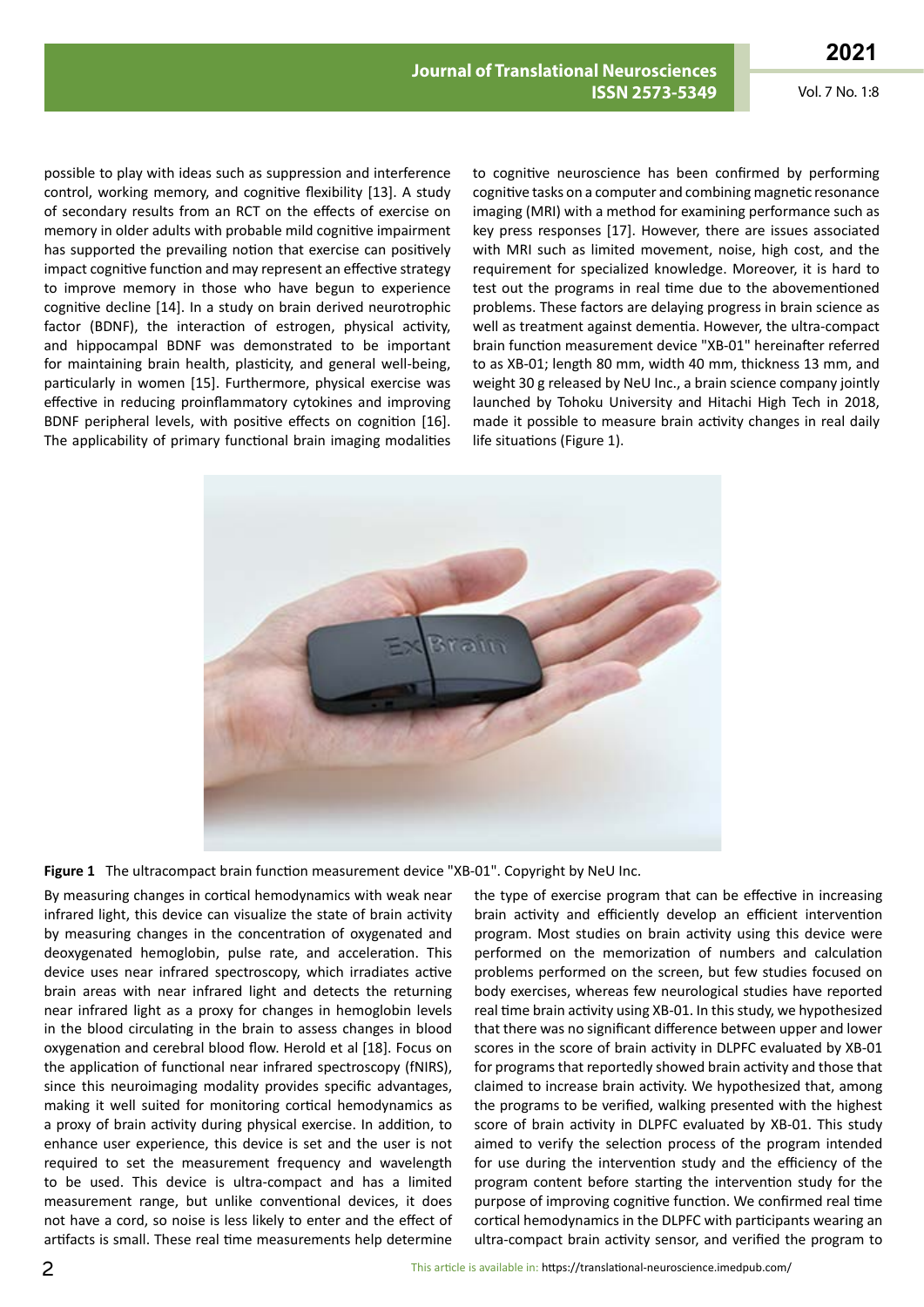be introduced during the intervention study.

### **Materials and Methods**

Participants were recruited by excluding individuals with severe depression, cognitive impairments, cardiovascular disease, etc. and those who were anxious about participating in the program. We selected four participants: two healthy women (age: 26, 52 years) and two healthy men (age: 34, 52 years) aged 20–50 years. As the study was conducted during the coronavirus disease 2019 pandemic, it was conducted on a small number of people to prioritize the participants' safety. This participant group was not linked to dementia, but they lived near the institute and were supportive of dementia prevention program research. The program lasted from June 7 to July 4, 2020. Given the preliminary



**Figure 2** The participants wore a precharged XB-01 with a headband a little over the left eyebrow on the forehead. Copyright by NeU Inc.

nature of the study, no control group was set; similar studies have been performed on other populations. Before the experiments, the purpose and methods of this study were fully explained to the participants, and written informed consent to participate in the experiment was obtained. The experiment was performed with the approval of the research ethics committee at PCY, Ltd. (approval number 20-2). The experiment was conducted in a room available for exercise at a room temperature (20°C). During



**Figure 3** XB-01 data indicate real-time brain activity (blood flow volume) during the exercise program by color changes on the screen of the connected iPhone. The color changed to red for high and to blue for low brain activity. Copyright by NeU Inc.



 **Figure 4** Brain activity results on a 100-point scale were evaluated. Copyright by NeU Inc.

[ Partially revised by the author. ]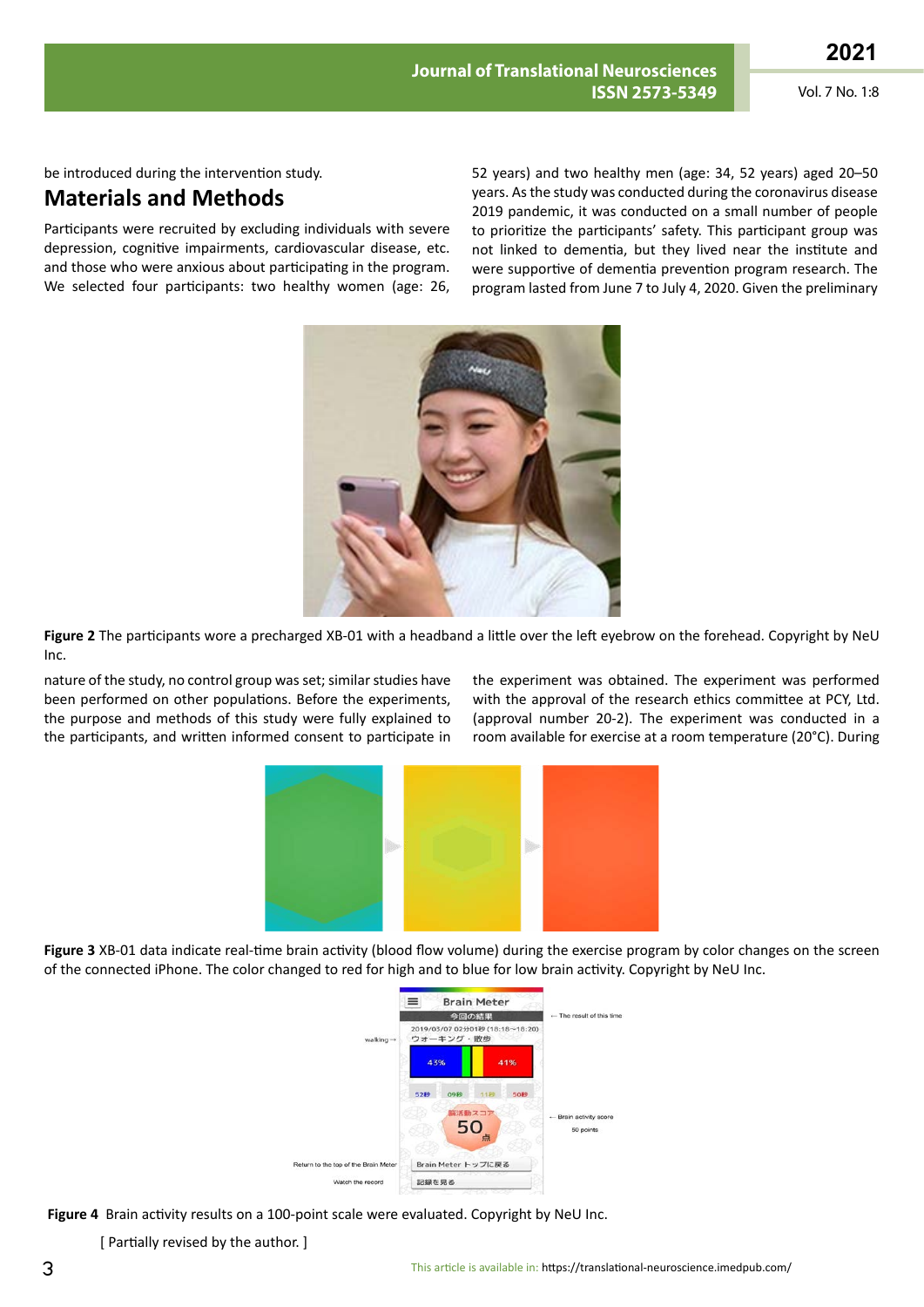the experiment, the participants wore a precharged XB-01 with a headband a little over the left eyebrow on the forehead and connected to an iPhone using Bluetooth for data collection (Figure 2).

The Active Brain CLUB app (hereinafter referred to as ABCa, NeU Inc., Tokyo, Japan) to the iPhone was downloaded and the function called Brain Meter was stated; then, it was paired with XB-01. XB-01 data indicate real time brain activity (blood flow volume) during the exercise program by color changes on the screen of the connected iPhone. The color changed to red for high and to blue for low brain activity (Figure 3). Brain activity results on a 100 point scale were evaluated (Figure 4).

The score of this Brain Meter was preset by Tohoku University and Hitachi High Tech, and ABCa automatically displayed the score on the iPhone screen according to the activity state of the brain. Data were collected by dividing 21 programs into 3 days and conducting the programs for 1 hour per participant per day. The participants were questioned about the presence of any adverse effect such as musculoskeletal pain on each exercise session. Furthermore, the instructors monitored participants for symptoms of angina and shortness of breath during the exercise classes. We examined each exercise program including one recognized to increase brain activity [7,19], which included the following elements:

A Walking: Participants walked on a treadmill for 3 min at 6 km/h with a wide stride and strong arm swing.

B Raising the thigh: On the spot, the participants raised the thigh on each side alternatively 30 times up to waist height.

C Self weight strength training [20]: The participants performed this exercise for approximately 2 min while watching a video. First, their hands were crossed in front of their chest with their knees and toes facing outward, and their legs spread more than twice their shoulder width apart. Slowly, from this position, they lowered their hips and moved up and down 20 times while contracting their buttocks. Then, with their legs spread more than twice their shoulder width apart, they lowered their hips with their elbows placed on the inside of their knees. For 10 s, they closed the knees with all their strength and then opened them, with the elbows simultaneously doing a similar movement.

D Synapsology [21]: For approximately 3 min while watching a video, the participants performed a program of movements only for the upper body. Synapsology is an original program developed by Renaissance, Inc. First, they learned three movements directed by numbers. If the instructor said 1, they placed their right hand on their head and their left hand on their waist. If 2, they placed their left hand on their head and their right hand on their waist. If 3, they placed their hands on their shoulders. Next, the numbers directed by the instructor changed to colors. Instead, of 1, 2, and 3, the instructor directed them by naming colors: red, yellow, and blue. Finally, the color indicated by the instructor was changed to a visual stimulus. When the instructor showed red, yellow, and blue balls, the participants said the colors simultaneously aloud with movements.

E Brain training exercises to prevent dementia (Web version): The participants underwent memory training for approximately 4 min while watching a computer screen. After memorizing the pictures one by one, they watched the video and got the assignment (Table 1).

TABLES

**Table 1.** Brain-training exercises to prevent dementia (Web version of the task)

What day is May 5th?

What time is it now?

Calculate 27 × 8.

Which photos did they see earlier among many photos?

F Droutability: Total 10 programs were performed with two Vision Drout program types. Droutability is derived from the "Draw out Ability" coordination exercise program devised by Dr. Yasumitsu [22]. Vision Drout is a program performed while looking at the monitor.

F 1 Program performed using a Drout cross (a cross shaped training tool). The participants stood at a cross mark placing on the floor in front of them and performed the four programs while watching the video.

F 1-1 After a circle appeared on the screen; they moved their right foot to that position of the cross and stood there on one foot. After a triangle appeared, they moved their left foot to that position of the cross.

F 1-2 After a circle appeared on the screen, they squatted down, touched their right hand to that position on the cross, and stood there. After a triangle appeared, they did the same with their left hand.

F 1-3 At the beginning, they acted similarly to F 1-1, and in the middle, after the blue cross appeared on the screen, they performed the movement for phase F 1-2. After the second appearance of the blue cross on the screen, they performed the movement for F 1-1, thus alternating the movements for F 1-2 and F 1-1.

F 1-4 The participants performed the program as in F 1-3 with hands and feet switched: circles correspond to left foot and hand and triangles to right foot and hand.

F 2 Programs to move, stop, and up and down.

While watching the computer screen, the participants underwent a practice program, followed by both (a) and (b).

a) While "Move" was shown on the screen, they stepped in the spot with large movements of their arms and legs. During "Stop," they stopped and stood upright. During "Up," they lightly jumped and clapped their hands once on their head while saying "up." During "Down," they squatted down; while saying "down," they put their hands on the floor and stood up fast. The participants performed three programs at three different speeds-F 2-a-1: slow, F 2-a-2: normal, and F 2-a-3: fast.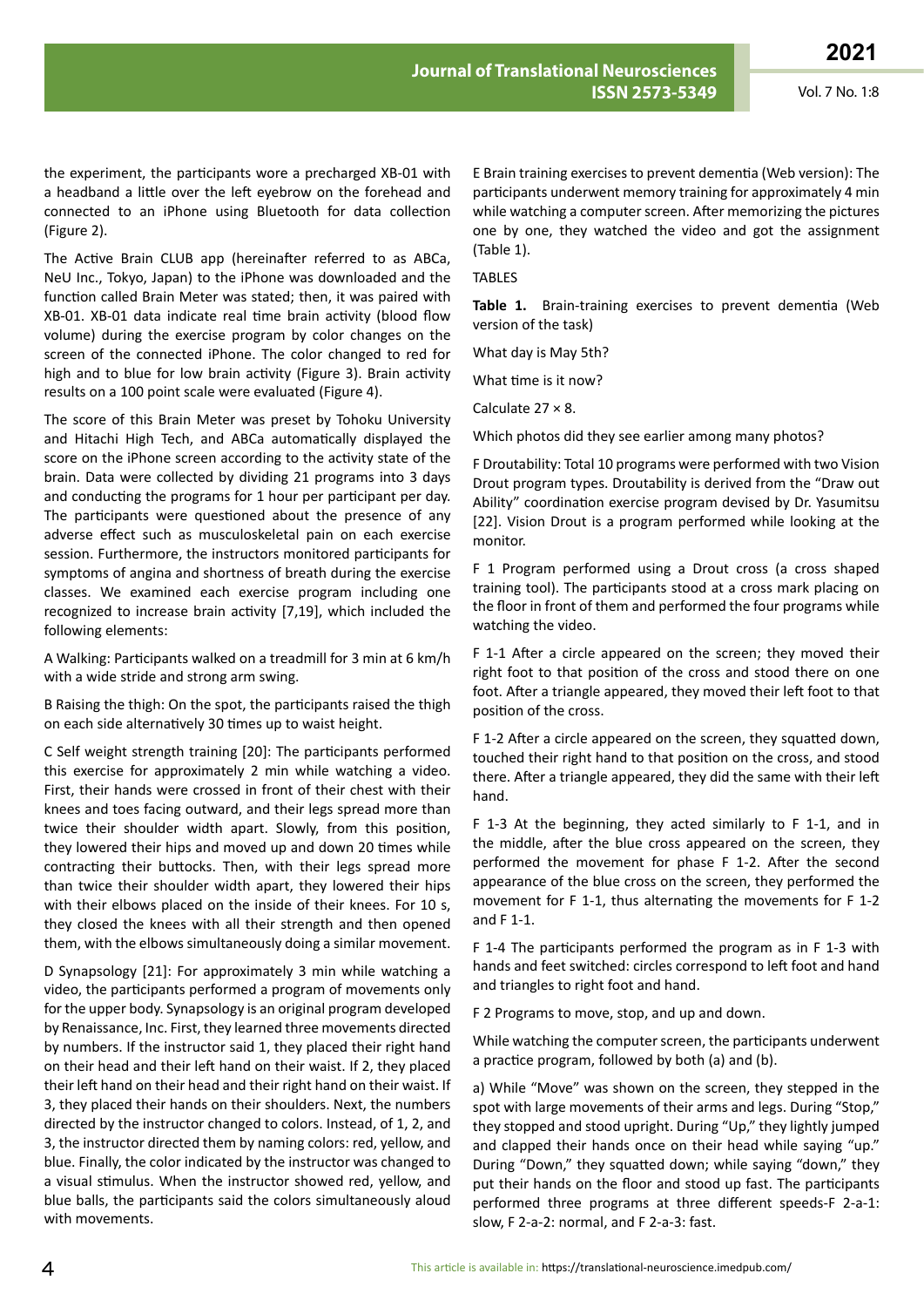b) While "Move" was shown in green on the screen, they stepped in the spot with large movements of their arms and legs. During "Move" in red, they stopped perfectly and stood upright.

During "Stop" in green, they stopped perfectly and stood upright. During "Stop" in red, they stepped in the spot with large moving their arms and legs.

During "Up" in green, they jumped lightly and clapped their hands once on their head while saying "up." During "Up" in red, they squatted down; while saying down, they placed their hands on the floor and stood up fast.

During "Down" in green, they squatted down; while saying down, they placed their hands on the floor and stood up fast. During "Down" in red, they jumped lightly and clapped their hands once on their head while saying "up."

The participants performed three programs at three different speeds-F 2-b-1: slow, F 2-b-2: normal, and F 2-b-3: fast.

G Spot the Differences: We used p92–p93 in "Spot the Differences to Train Your Brain" [23]. The participants were seated and performed the test for 1 min using two sheets of paper.

H Crossword: We used p20–p21 of the March 2020 issue of Crossword Mate [24]. The participants were seated and performed the test for 1 min using two sheets of paper.

I Radio Exercise No. 1: The participants exercised for about 3.5 min while watching a video. "Radio exercise" is a physical exercise routine, which every Japanese person learns in their childhood.

J Kickboxing: The participants performed for 3 min including an explanation and practice interval while watching the video. They performed a middle kick with their front foot, followed with their back foot, for 60 s each.

K Tai chi: The participants performed the movements for about 3 min while watching a movie. They performed the movements of "Introductory Taijiquan," Taijiquan for beginners.

L Boxing [25]: The participants performed for 4 min including an explanation and practice interval while watching the video. First, they performed a one–two, next to webbing, followed by one– two webbing.

Before the start of all programs, they performed deep breathing for 15 s. Moreover, they required to remain stationary until receiving the finish signal at the end of the program. When the color of the brain activity turned blue on the iPhone screen and remained so for  $\geq$  5 s, we gave the signal to end the program. Statistical processing software (IBM SPSS Statistics 24) was used to test the difference in mean values among groups in each calculation item. We performed a one way within participants analysis of variance (ANOVA) for each of the four programs at the maximum and minimum values. We performed multiple comparisons by the Bonferroni method for items with significant F values. We set the significance level at 5%.

### **Results**

In this study, we examined the brain activity levels produced by

the 21 programs in the 12 categories. In Table 2 compares their brain activity scores and score rankings. A one factor ANOVA was performed for each of the four upper and lower programs in the detected score rankings to compare brain activity. As a result, the main effect of the program was recognized (F  $(7,21) = 4.35$ , p<.05). The data were normally distributed. The highest score was in the exercise program using dual tasks.

|  |  |  | Table 2. Brain activity scores and rankings |  |
|--|--|--|---------------------------------------------|--|
|--|--|--|---------------------------------------------|--|

| Program   | <b>Means</b> | <b>SD</b> | <b>Rankings</b> |
|-----------|--------------|-----------|-----------------|
| A         | 54           | 9.27      | 17              |
| B         | 56.5         | 10.88     | 13              |
| C         | 46.25        | 11.27     | 20              |
| D         | 56           | 7.87      | 14              |
| E         | 55           | 11.2      | 16              |
| $F1-1$    | 43.75        | 4.03      | 21              |
| $F_1-2$   | 57.25        | 5.91      | 12              |
| $F$ 1-3   | 61.75        | 15.17     | 3               |
| $F$ 1-4   | 55.25        | 11.59     | 15              |
| $F$ 2-a-1 | 61.25        | 9.64      | 4               |
| $F 2-a-2$ | 58           | 15.3      | 8               |
| $F$ 2-a-3 | 59           | 13.83     | 5               |
| $F 2-b-1$ | 64.5         | 8.51      | $\mathbf{1}$    |
| $F 2-b-2$ | 57.5         | 19.6      | 11              |
| $F 2-b-3$ | 52.25        | 5.97      | 19              |
| G         | 58           | 6.27      | 9               |
| H         | 58.25        | 10.28     | $\overline{7}$  |
| T         | 57.75        | 1.5       | 10              |
| J         | 64.25        | 5.32      | $\overline{2}$  |
| К         | 52.75        | 5.19      | 18              |
| L         | 58.5         | 5.51      | 6               |

#### **Discussion**

As a result of this study, the hypothesis that there was no significant difference between upper and lower levels in the score of brain activity in DLPFC evaluated by XB-01 was not supported in the program that was reported to recognize brain activity and the program which was said to increase brain activity. Furthermore, our outcomes did not support the hypothesis that walking was the highest score for brain activity in DLPFC evaluated by XB-01 in the program to be verified. Despite walking being used as an exercise intervention method in many previous studies on dementia [26], the scores of walking were intermediate in this study. Treadmill exercise can impact the hippocampal histone acetylation profile in an age and lysine dependent manner [27], suggesting that prolonged exercise increases the capillary reserve. Capillary growth occurs in motor areas of the cerebral cortex as a robust adaptation to prolonged motor activity [28]. The Life Randomized Trial was conducted on 1,635 people at risk of cognitive impairment; however, among sedentary older adults, a 24 month moderate intensity physical activity program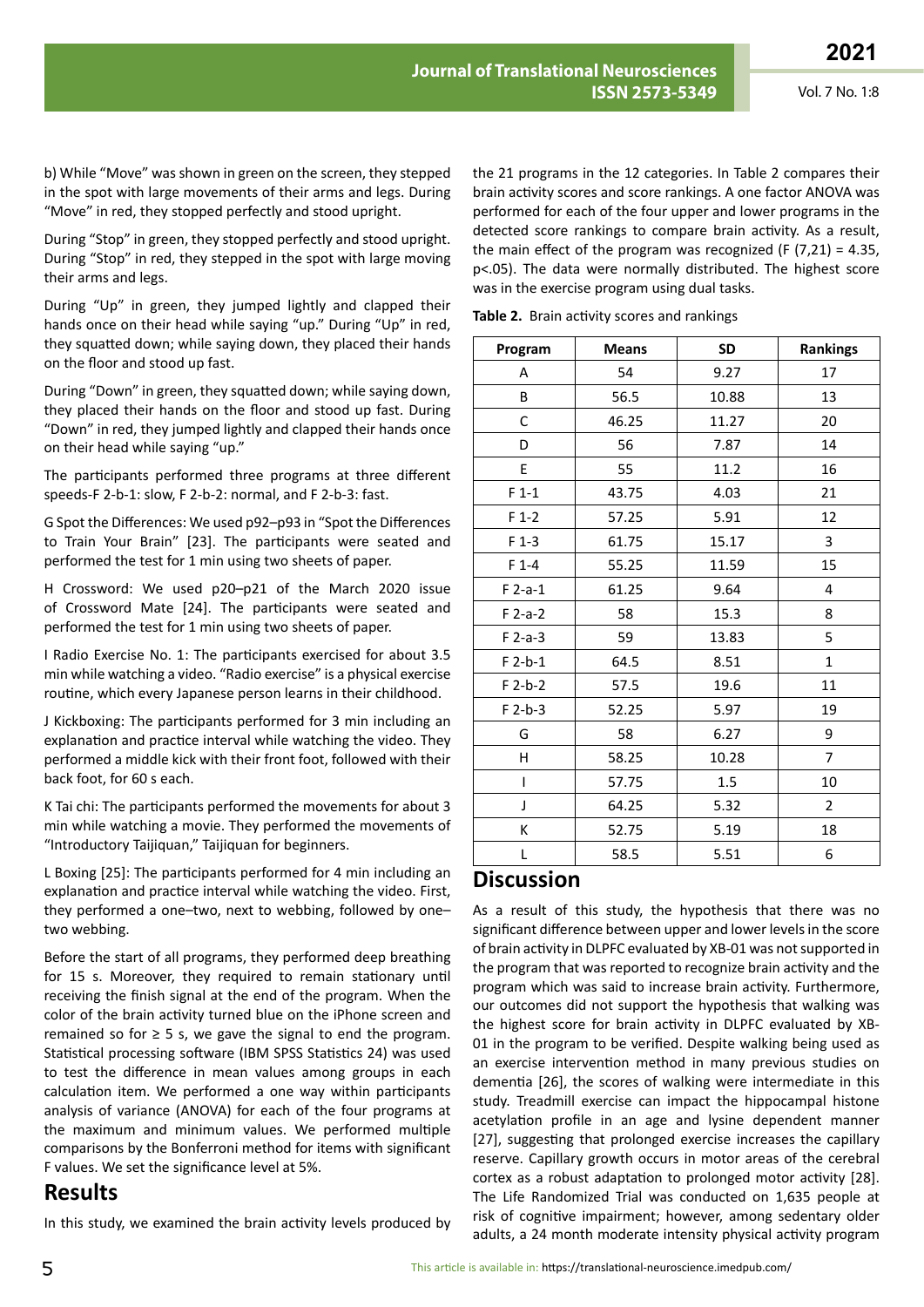compared with a health education program did not result in improvements of the global or domain specific cognitive function [29]. We did not get high scores in exercises performed with slow movements such as strength training with body weight and tai chi. Previous studies [30] have reported that slow and relaxed movements do not activate the DLPFC. We reported lower scores if exercise programs using the dual task were too easy and higher scores if the speed and thinking pace increased. However, we observed a lower score if the difficulty level was too high or the speed too fast. Kawashima [30] considered the act of thinking to be the most complex activity and to require the cooperation of many brain regions, but only using a portion of the left prefrontal cortex and that brain activity was low during meditating. We reported higher scores when the movements during the program included large motions using limbs, such as bending, stretching, and kicking, but not for unconscious and familiar movements such as radio exercise. We reported lower scores if there were any negative factors such as pain in parts of the body during knee flexion/extension or other movements, or small letters that were difficult to see. In the case of dementia, which often affects the middle aged and elderly people, it is necessary to develop and introduce a program that considers these factors. Negative emotions during cognitive training interfere with the improvement of cognitive function by training [31]. It has also been reported that positive mood during exercise affects the activation of the prefrontal cortex and the benefits of exercise for executive performance [32]. In this study, we confirmed that scores increased when the participants performed the program with painless knees. Summarizing previous cognitive neuroscience studies [33] recommended aerobic exercise at an intensity ≥75% HRR for 30–40 min, thrice a week over 3–6 months to improve cognitive function in the elderly. Considering this study, cognitive function could be impacted by increasing the DLPFC activity even with light load short time daily exercises, which the aged can more easily perform. Tachibana et al. also used fNIRS to verify the cortical hemodynamics during an actual motor task with a block design in which a dance video game alternates between 30 seconds of activity and 30 seconds of rest, and reported its effects [34]. Event related potentials (ERPs) are transient brain fluctuations temporally related to external or internal events, and greatly vary among individuals. In the present study, we identified various cases of blood flow changes in the DLPFC. Cortical hemodynamics could remain elevated for a long time although they often appear to be rising and falling. Often, we could observe increased brain activity during the program. On the other hand, interestingly, we could find many cases that did not increase during the program, but increased with the score after the program, suggesting that the brain was still active immediately after the program. This result is similar to previous studies [35] reporting that after 20 minutes of moderate intensity cycling, cortical oxygenation persisted for at least 15 minutes and aerobic exercise may promote neuroplasticity. Colcombe et al. [36] reported that it is possible to identify task related brain activated regions and the dynamics of neural activity when observing neural activity (cerebral hemodynamics) during conducting a cognitive task by functional MRI (fMRI). In

this study, by using XB-01, we could confirm the brain activity in the DLPFC and detect ERPs difficult to characterize by fMRI. Many studies have reported the effects of cortical hemodynamics and exercise on the prefrontal cortex using fNIRS [37-41]. However, fNIRS methods and analysis and reporting of data vary greatly across studies which in turn can limit the replication of research, interpretation of findings, and comparison across works [42]. In addition, fNIRS is limited to cortical layers and strongly influenced by systemic physiological artifacts. Vitorio et al. reported the difficulty of measuring fNIRS during exercise, saying that conducting fNIRS studies while walking poses considerable technical and methodological challenges and may lead to inconsistent study results [43]. However, it was suggested that the ultra-compact brain activity sensor used in this study can easily measure the cortical hemodynamics of DLPFC like other fNIRS, although the measurement range is limited. This research made it possible to select the program to be introduced in advance. This is a feasibility study to test a new equipment. The activity of DLPFC can be efficiently enhanced by creating and introducing a program in advance with the contents of the program that scored high in this study. Being able to select and introduce a program that promotes brain activity in advance is very beneficial in promoting the improvement of cognitive function. In the future, larger sample sizes will be needed to detect the effect of each exercise program on brain activity. There are limitations to this study, including the small number of samples, the fact that the participants were only from 20–50 years age group, and that only blood flow changes in the DLPFC were confirmed. In future, we want to increase the number of participants to improve the accuracy of the study, verify the results in participants aged ≥50 years, and examine the effectiveness of these exercise programs in preventing and improving dementia. One disadvantage of the verified program is that it is intended for people who can move to some extent, and it is difficult to introduce it to people with a limited range of motion or those who cannot freely move their bodies. In future, we will examine the programs with high scores and develop highly effective programs for dementia prevention implementing them at facilities for the elderly, nursing homes.

### **Conclusion**

An exercise program including a dual task with large limb movements was highly effective to increase brain activity in the DLPFC. Moreover, a slightly higher speed, pace, and difficulty level of the program most suitable for participants was reported to be more effective. Brain activity increased in the DLPFC not only during the program but also several minutes after its completion. These results show that they can contribute to the development of programs that help prevent and improve cognitive function. It was suggested that DLPFC can be activated efficiently by introducing or creating these programs, which are likely to increase the activity of DLPFC, as revealed by this verification.

### **Acknowledgments**

The authors would like to thank Ulatus (www.ulatus.jp) providing language help and proofreading the article.

## **Funding**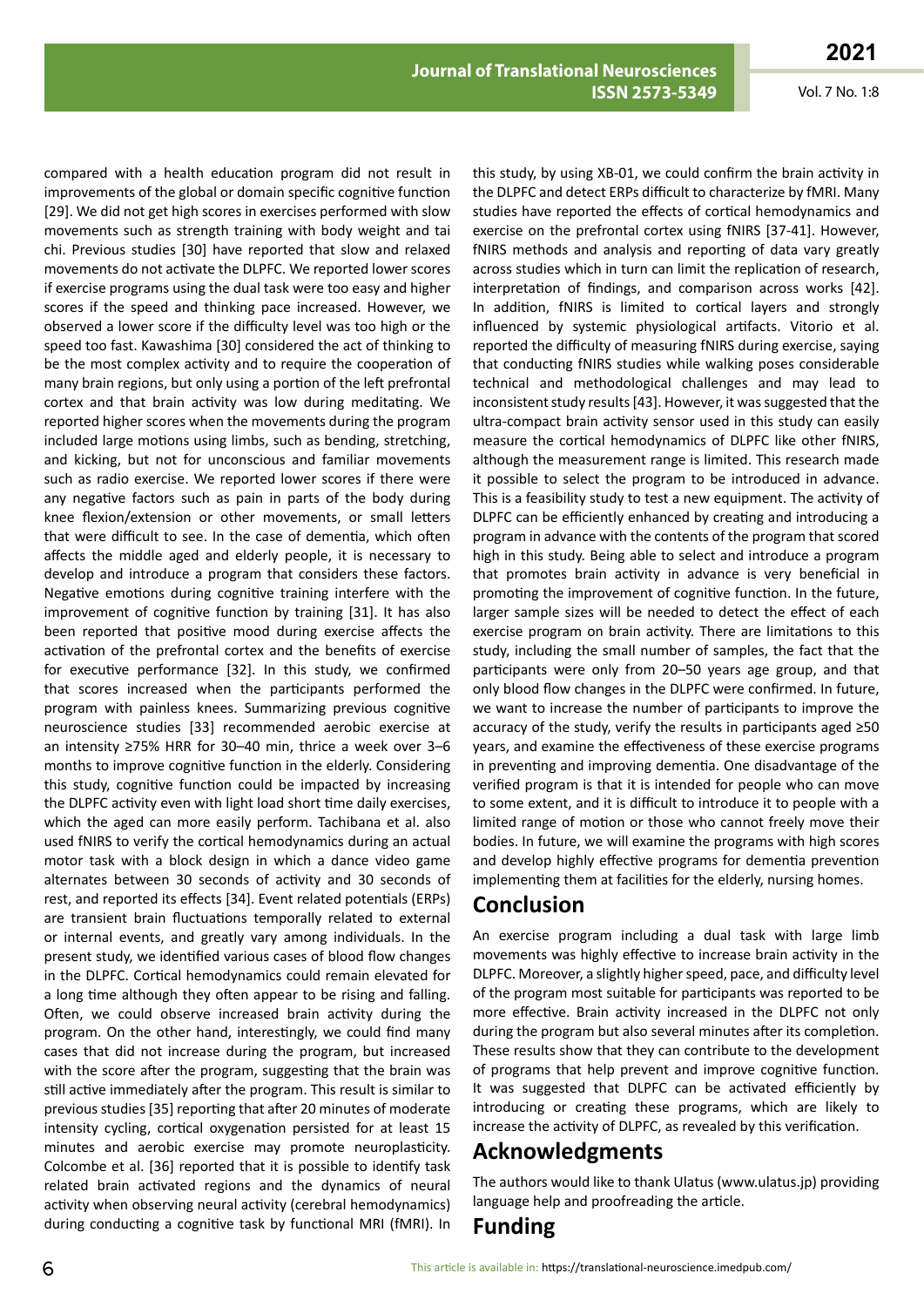This research did not receive any specific grant from funding agencies in the public, commercial, or not for profit sectors.

### **Disclosure of interest**

The authors report no conflict of interest.

#### **References**

- 1. WHO. (2021) Reports of dementia worldwide
- 2. Brodaty H, Breteler M M,DeKosky S T,Dorenlot P,Fratiglioni L, et al. (2011) The world of dementia beyond 2020. J Am Geriatri Soc. 59(5): 923-927.
- 3. Norton S,Matthews F E,Brayne C. (2013) A commentary on studies presenting projections of the future prevalence of dementia. BMC Public Health. 13(1): 1-5.
- 4. Prince M,Comas-Herrera A,Knapp M,Guerchet M,Karagiannidou M.(2016) World Alzheimer report 2016. Improving healthcare for people living with dementia: coverage, quality and costs now and in the future.
- 5. Verdelho A,Madureira S,Ferro J M,Baezner H, Blahak C, et al.(2012) Physical activity prevents progression for cognitive impairment and vascular dementia.Results from the LADIS (Leukoaraiosis and Disability) study.Stroke.43(12):3331-3335.
- 6. De Bruijn R F,Schrijvers E M,De Groot K A,Witteman JC,Hofman A,Franco O H, Ikram MA,et al.(2013) The association between physical activity and dementia in an elderly population: the Rotterdam Study. Eur J epidemiol.28(3):277-283.
- 7. Asada T.(2018) Prevention of Dementia. Jpn. J. Rehabil. Med. 55(3): 224-226.
- 8. Plassman B L,Williams Jr J W, Burke J R,Holsinger T,Benjamin S,et al.(2010) Systematic review: factors associated with risk for and possible prevention of cognitive decline in later life. Ann intern Med. 153(3):182-193.
- 9. Chu D C,FoxK R, Chen L J, Ku P W.(2015) Components of latelife exercise and cognitive function: an 8-year longitudinal study. Prev Sci.16(4): 568-577.
- 10. Kawashima R. (2008) Brain Science and Society. Tohoku Igaku Zasshi. 120: 165-168.
- 11. Jung YH,Park S, Jang H,Cho S H,Kim S J,et al. (2020) Frontalexecutive dysfunction affects dementia conversion in patients with amnestic mild cognitive impairment. Scientific reports.10(1): 1-8.
- 12. Funahashi S, Andreau J M.(2013) Prefrontal cortex and neural mechanisms of executive function. Jof Physio Paris. 107(6): 471-482.
- 13. Diamond A. (2013) Executive functions. Annual review of psychology. 64: 135-168.
- 14. Nagamatsu L S,Chan A, Davis J C, Beattie B L, Graf P, et al. (2013) Physical activity improves verbal and spatial memory in older adults with probable mild cognitive impairment: a 6-month randomized controlled trial. Journal of aging research. 2013.
- 15. Berchtold N C, Kesslak JP, Pike C J, Adlard P A, Cotman C W,et al .(2001) Estrogen and exercise interact to regulate brain‐ derived neurotrophic factor mRNA and protein expression in the hippocampus. Eur Journal Neurosci.14(12):1992-2002.
- 16. Manuela Crispim Nascimento C, Rodrigues Pereira J, Pires de Andrade L, Garuffi M, Leme Talib L,et al.(2014) Physical exercise in MCI elderly promotes reduction of proinflammatory cytokines and improvements on cognition and BDNF peripheral levels. Curr Alzheimer Res 11(8):799-805.
- 17. Voss M, W Prakash R S, Erickson K I, Basak C, Chaddock L, et al. (2010) Plasticity of brain networks in a randomized intervention trial of exercise training in older adults. Frontiers aging Neurosc.2: 32.
- 18. Herold F, Gronwald T, Scholkmann F, Zohdi H, Wyser D, et al. (2020) New directions in exercise prescription: is there a role for brain-derived parameters obtained by functional nearinfrared spectroscopy. Brain Sci. 10(6): 342.
- 19. Groot C, Hooghiemstra A M, Raijmakers P G, Van Berckel BN, Scheltens P, et al.(2016) The effect of physical activity on cognitive function in patients with dementia: a meta-analysis of randomized control trials. Ageing res Rev.25: 13-23.
- 20. Yamamoto T. (2014) Early Treatment of Dementia Real Experience Reportage Reporter 62 years old Blurred! (8th) Motoyama-style strength training made me realize that my brain and body were connected. Weekly Asahi. 119(25): 40- 43.
- 21. Mochizuki M. (2019) Synapsology method to improve cognitive function (Special feature: Fitness that can be expected to prevent dementia). Long-Term Care Prev. Health Promot. 6(2): 77-81.
- 22. Yasumitsu T, Nogawa H. (2013). Effects of a short-term coordination exercise program during school recess agility of seven-to eight-year-old elementary school children. Perceptual and motor skills.116(2): 598-610.
- 23. Kawashima R. (2020) (Supervision) Spot the differences to train your brain Tokyo Takarajimasya.
- 24. In Tokyo,Puzzle mate edited by H. Sato. (2020) Crossword mate.
- 25. Takeda S, Nishida T, Omoto, Y.(2015) In Proceedings of the Japanese society for artificial intelligence national convention 29th National Convention. Concentration ratio estimation method in exercise games using multiple physiological indicators. 3D34-3D34.
- 26. Öhlin J, Ahlgren A, Folkesson R, Gustafson Y, Littbrand H,et al.(2020) The association between cognition and gait in a representative sample of very old people–the influence of dementia and walking aid use. BMC geriatrics. 20(1): 1-10.
- 27. De Meireles, Cechinel L R, Schallenberger B. L, Da Silva V K, Schröder N, et al.(2016). Treadmill exercise induces selective changes in hippocampal histone acetylation during the aging process in rats. j.Neulet. 634:19-24.